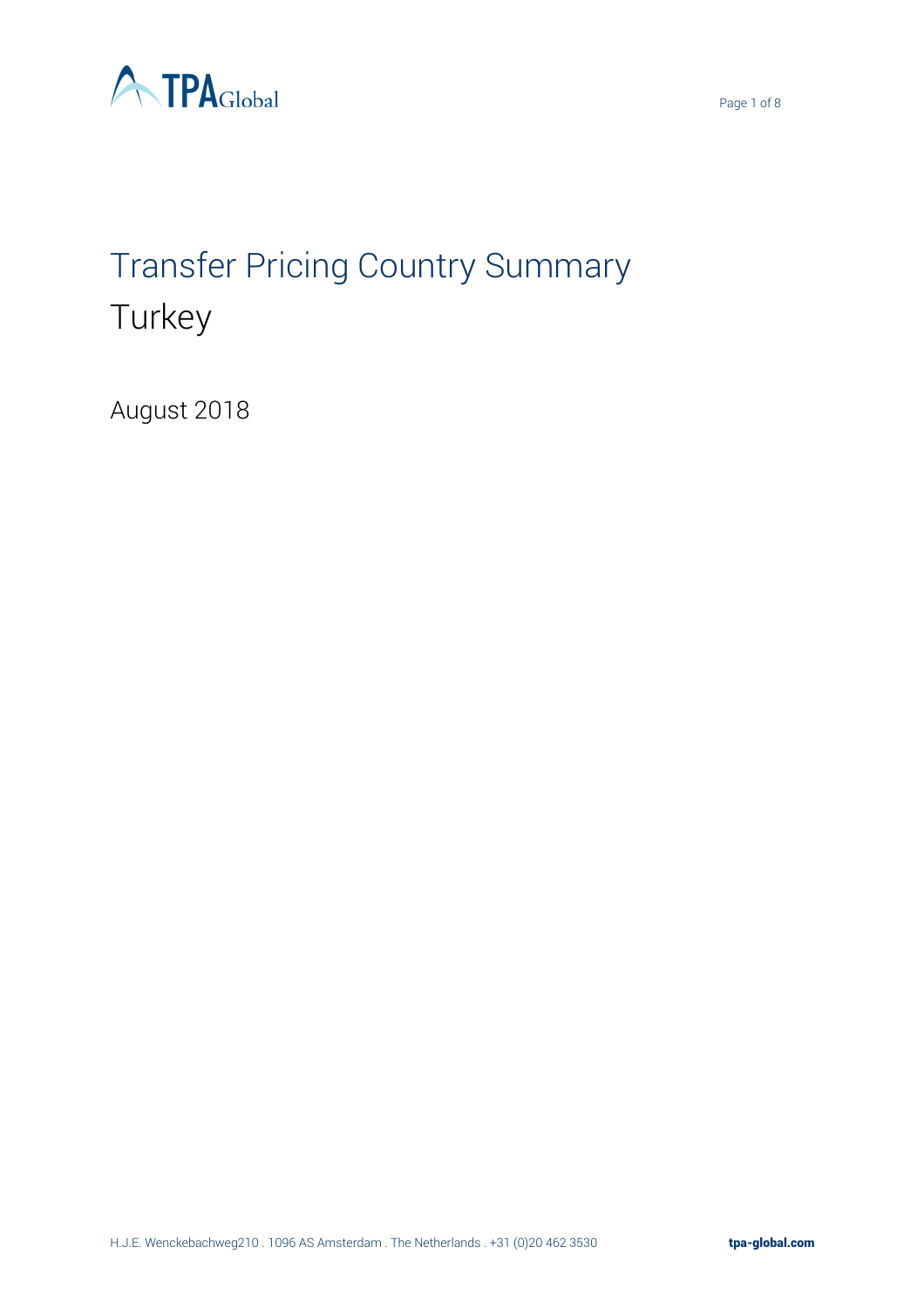

# Legislation

### **Existence of Transfer Pricing Laws/Guidelines**

Formal transfer pricing rules were introduced in Turkey on 21 June 2006, under Article 13 Turkish Corporate Income Tax Law (numbered 5520), Disguised Income Profit via Transfer Pricing. The rules are effective for tax years effective from 1 January 2007.

The provisions under Article 13 follow the arm's length principle established by the Transfer Pricing Guidelines for Multinational Enterprises and Tax Administrations established by the Organization for Economic Co-Operation and Development (OECD Transfer Pricing Guidelines) and are applicable to all financial, economic, commercial transactions and employment relations between associated parties.

Detail on the application of Article 13 is provided in Communiqué Regarding Disguised Income Distribution via Transfer Pricing (the Transfer Pricing Communiqué) via Transfer Pricing Serial Number 1, 2 & 3 are the local Transfer Pricing Regulations, which was first released on 18 November 2007. A second Communiqué was released on 22 April 2008 and the third one was released on 7 December 2017, as supplementary documents to the first communiqué. The third Communique changed the  $6<sup>th</sup>$ Section of the TP Communique No 1, which is solely about the Advance Pricing Agreement system.

The Decree No. 2008/13490, with effect from 1 January 2009, introduces the options for companies to apply to Advance Pricing Agreements. Turkish Tax Authorities take into consideration both local TP regulations and OECD TP Guidelines.

#### **Documentation requirements**

Per to the documentation requirements, Taxpayer has to fulfill two types of documentation obligations which are defined below.

- 1- Annual Form attached to the corporate tax return
- 2- Annual Transfer Pricing Report

For further details refer to chapter Documentation and Disclosure Requirements.

Exemption from documentation obligation applies for companies which are registered to the Large Corporations Tax Office and are required to prepare annual transfer pricing report for their domestic and cross border related party transactions; while companies which are registered to other Tax Offices are required to prepare a transfer pricing report only for their cross border related party transactions.

There is no limited transfer pricing documentation in the current law.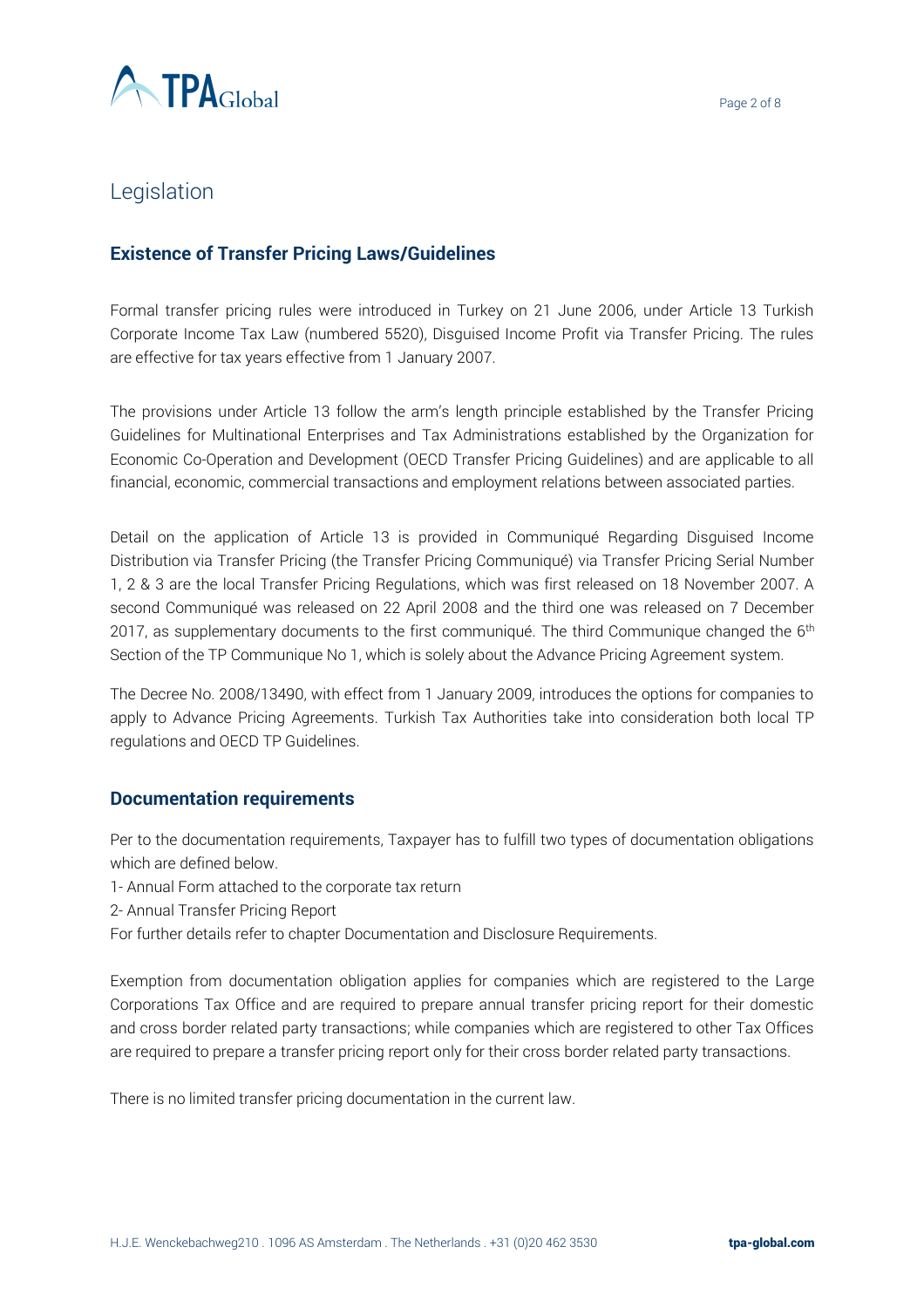

Also, those companies which signed an APA are not required to prepare and submit an annual TP report but only for the transactions that are covered by the APA. However, these taxpayers have to give all information required for annual implementation of the APA.

## **Transfer Pricing Scrutiny**

The Turkish Tax Authority has increased the transfer pricing audit activity considerably since the transfer pricing regulation was adopted in 2007. There is a specialized group in the Ministry of Treasury and Finance<sup>1</sup> who only focus on transfer pricing audits. Companies from all industries can be targeted for transfer pricing audit. The introduction of APAs has increased the interest of companies in transfer pricing, which are trying to eliminate the risks. In line with the Turkish Tax Procedural Code, transfer pricing audits should be finalized in 12 months.

## **Definition of Related Party**

The arm's length principle applies to associated enterprises, which are defined in Section 4 in the Transfer Pricing Communiqué. The term "related party" refers to:

- Shareholders of an entity;
- Individuals or entities related to shareholders or the entity itself;
- Individuals or entities that are directly or indirectly associated with the entity in terms of management, audit or capital;
- Individuals or entities that are directly or indirectly under the management, audit or capital control of the entity or its shareholders;
- Shareholder's spouses; and

 $\overline{a}$ 

● Relatives of the shareholders or their spouses, including upper and lower lineage with third degree relationship by blood or marriage.

The term "natural person" in Article 13 of Corporate Income Tax law refers to any person treated as a natural person who is taxable and their corporations and ordinary partnerships. The term "entity" refers to equity companies, cooperatives, state economic enterprises, associations or foundations, economic enterprises and joint ventures of such entities.

In applications of Turkey's income tax law, related parties have been found to cover a shareholder's (including partners of general partnerships, ordinary partnerships and limited partnerships) spouse and any relatives of the shareholder or his/her spouse including upper and lower lineage with third degree relationship by blood or marriage and companies in which they hold direct or indirect ownership interests, partners to such companies, and companies that are under the management, audit or capital control of such companies are all considered to be related entities.

<sup>&</sup>lt;sup>1</sup> The name of the Ministry has been changed as the Ministry of Treasury and Finance after 24 June 2018.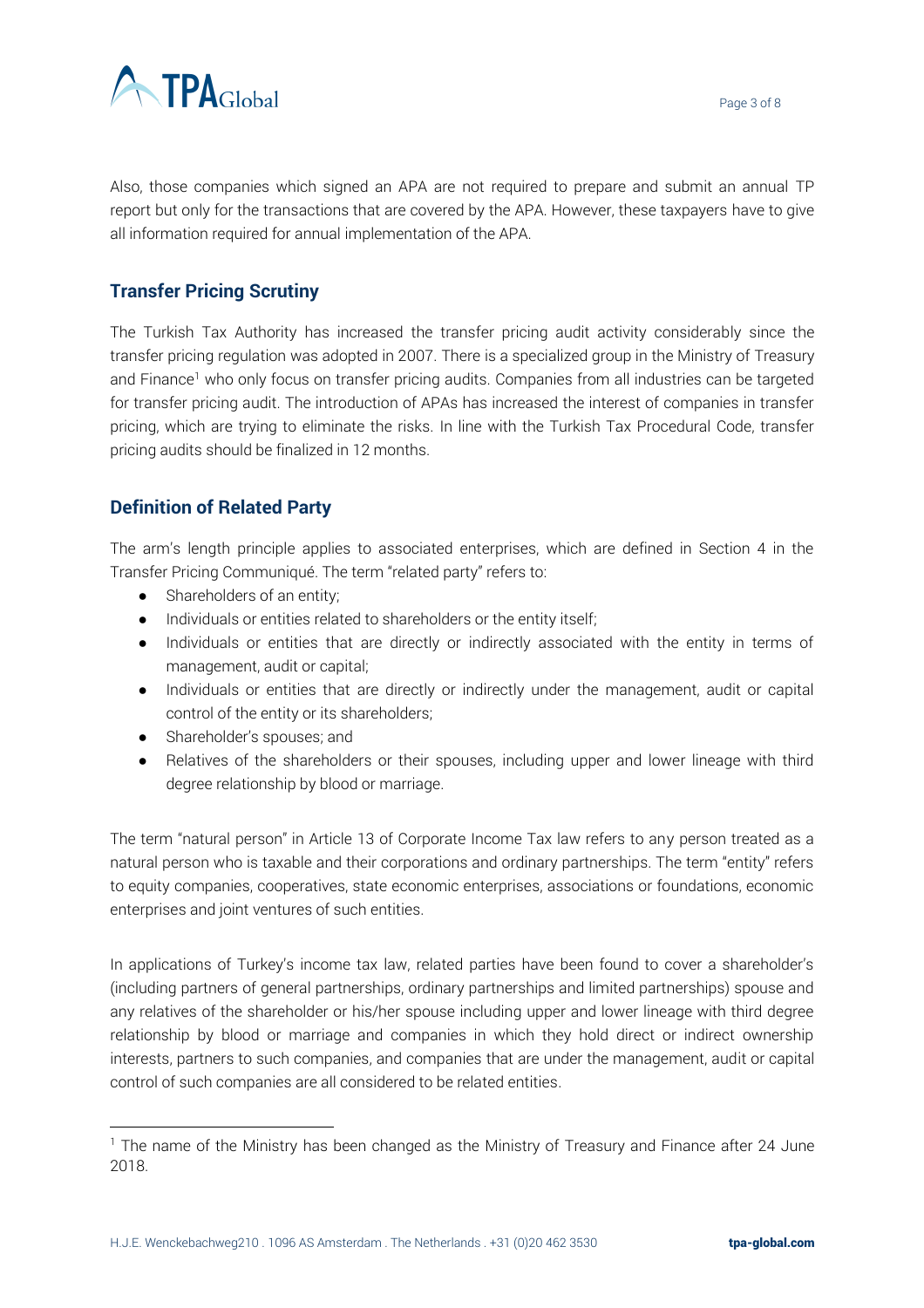

With a recent update, definition of related party has been constricted in a way that a 10% threshold will be applied when the relationship occurs directly or indirectly through shareholding. In cases where there is at least 10% voting or dividend rights directly or indirectly without any shareholding relation, parties shall still be treated as related parties.

## **Transfer Pricing Penalties**

No specific transfer pricing penalties. The penalty provisions of the Tax Procedural Law apply to those who do not submit the required documentation and/or where transactions are found to be inconsistent with the arm's length principle.

Tax penalties are calculated as 100 per cent of the taxes that haven't been accrued on time or haven't been accrued at all and there is also default (delay) interest which is calculated as 1.4 per cent of the tax accrued on a monthly basis, effective from 19 October 2010. For previous periods, the interest has different levels: from 19 November until 18 October 2010, the interest is calculated as 1.95 per cent and between 21 April 2006 and 18 November 2009 the interest rate is calculated as 2.5 percent.

Beginning from 1 January 2008, in case of a TP in domestic transactions, in order to be subject to a TP penalty for the disguised income distribution through transfer pricing, there must be a kind of tax loss in the sense of total tax among the whole group of companies not only from a single tax and/or single company perspective. In other words, there is tax penalty if there is a tax loss in the expected total tax in a group of companies.

If the taxpayer meets its transfer pricing documentation requirements both completely and on time, tax loss penalty which equals one time of the corporate tax principle will be applied with a 50% discount.

#### **Advance Pricing Agreement (APA)**

Clause 5 of Article 13 of the Corporate Income Tax Law grants corporate income taxpayers the right to apply for an APA, which would be applicable for up to 3 years. The usual application procedure applies. If the Ministry of Treasury and Finance and the applicant(s) conclude to make an APA, then the threeyear period might be started on the date of this conclusion or might be started from the beginning of the following year.

Unilateral, bilateral, and multilateral APAs are now available for large corporate income taxpayers, since 1 January 2009. Bilateral APAs are concluded on the basis of income tax treaties.

As of 5 December 2017, the APAs application fee has been abolished with Law no 7061. Currently, there is no fee requirement for the application of APA.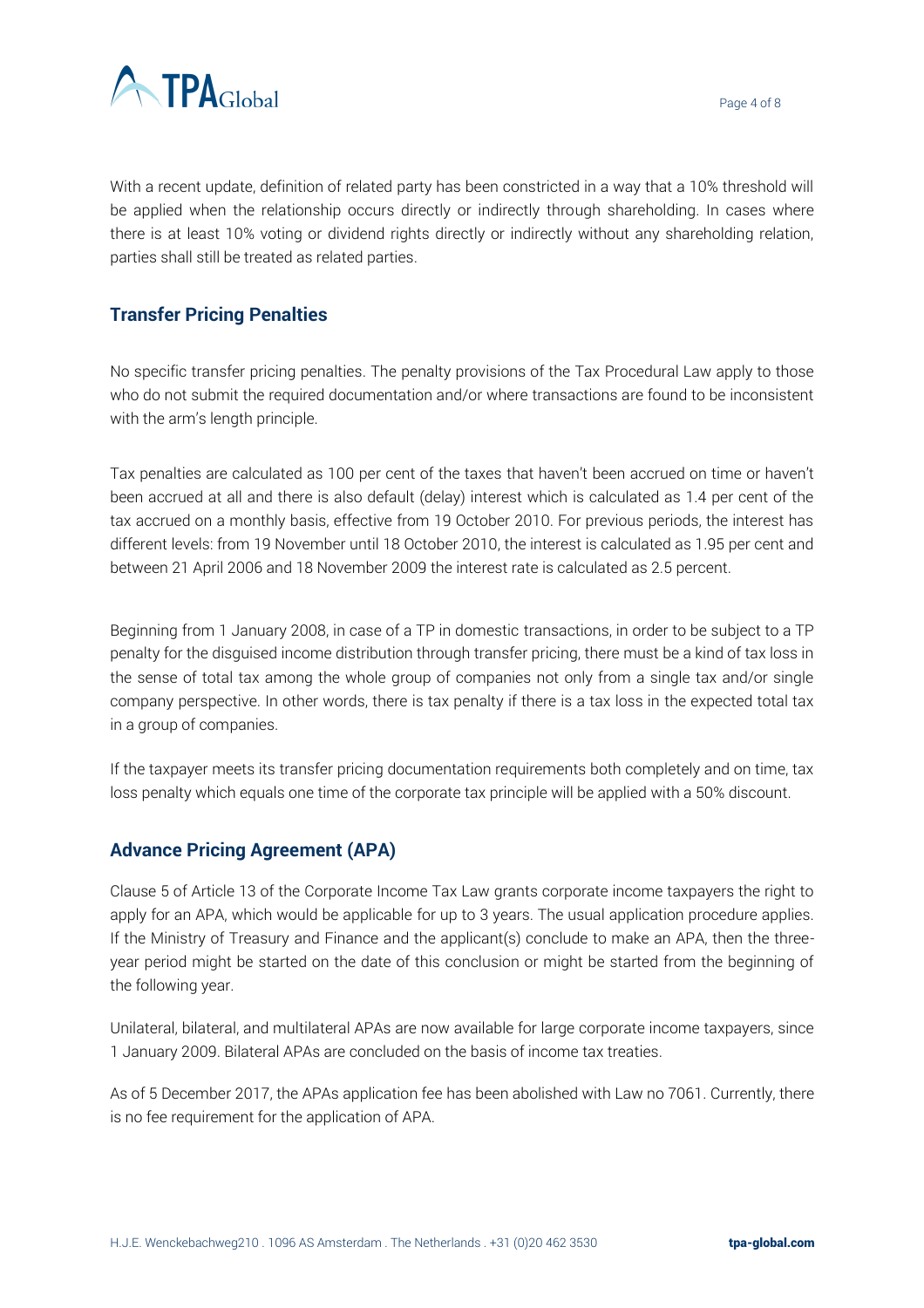

Page 5 of 8

The new regulations (Law no. 6728) allows for the transfer pricing methodology stated in an APA to be applied to the previous tax periods where the statute of limitation has not yet expired.

#### **Implementation of BEPS-related documentation requirements**

Turkish Tax Authority has released a Draft Communique regarding new documentation requirements, in line with BEPS Action 13, in 2016. Please note that the Communique is still draft. Until it is effective, current documentation requirements are to be applied.

# Documentation And Disclosure Requirements

## **Tax Return Disclosures**

Taxpayers are required to submit "Form Relating to Transfer Pricing, Controlled Foreign Entities, and Thin capital" as an appendix to the corporate income tax return. Disclosure is required of the methods applied per inter-company type of transaction (sale of goods, loans, services, licensing, transfer of capital assets etc.) and the value of those transactions. To be more specific:

Tax payers are obliged to fill a form attached to their annual corporate tax returns. In this form, taxpayers are required to present all the intra-group transactions within the current year and the applied transfer pricing methods. The form includes;

- General Information about the company;
- General Information about the related parties of the company;
- The description of intercompany transactions and the amounts of the transactions;
- Transfer pricing method selected by the company;
- Information about foreign subsidiaries of the company (if exists);
- Information about thin capitalization application of the company;
- Information about the borrowings of the company from related parties.

### **Level of Documentation**

Corporate and individual income taxpayers must prepare transfer pricing documentation. The type of information that is required is outlined in the Transfer Pricing Communiqué and is as follows:

- Organizational chart and business description of the entity, identification of related parties (tax identification numbers, addresses, telephone numbers, etc.) and property relations among them;
- All information relating to the functions undertaken and risks borne by the entity;
- Price lists for the transaction year;
- Production costs for the transaction year;
- Volume of transactions with related and unrelated parties for the transaction year and associated invoice information;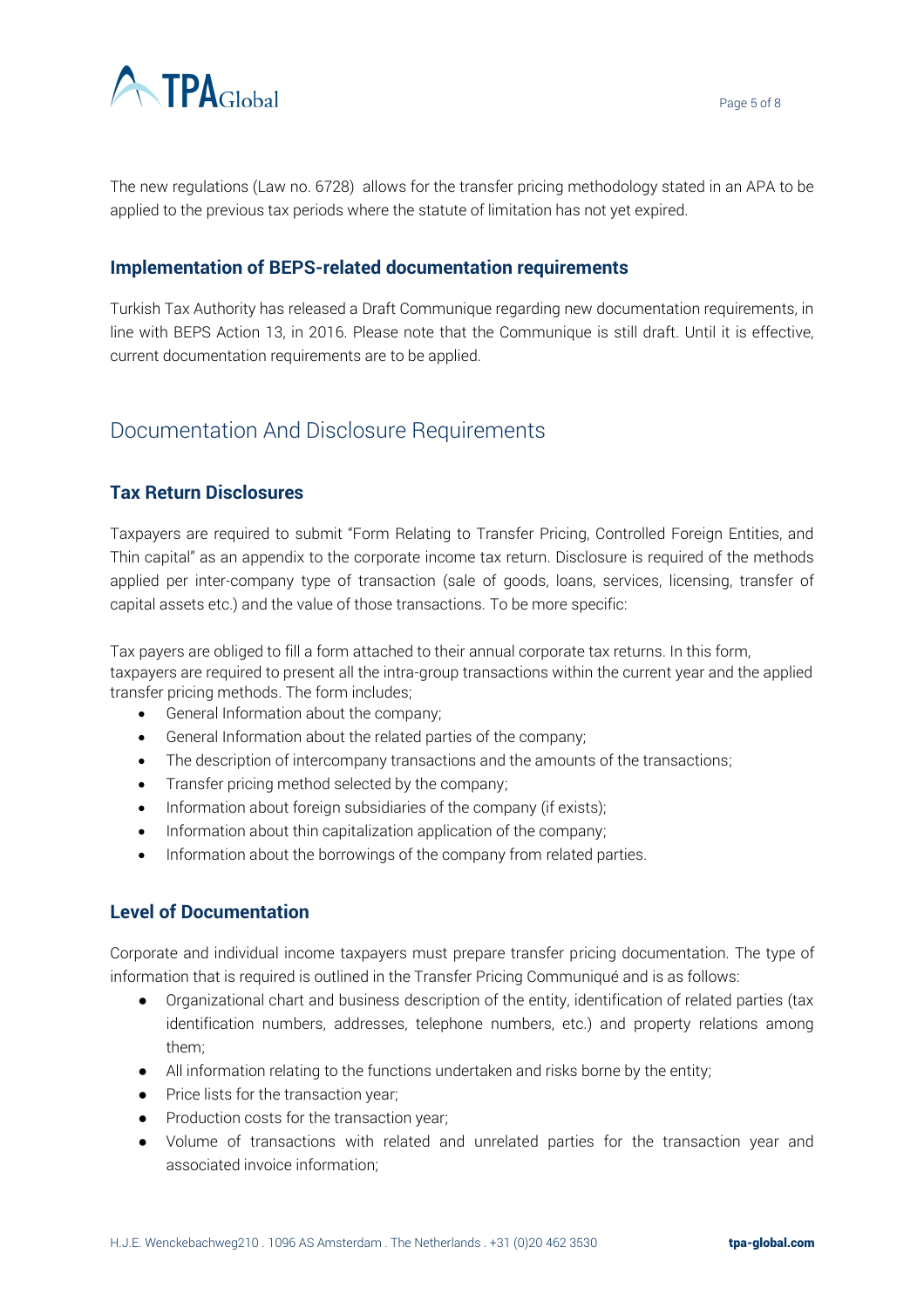

- Copies of all related party contracts for the transaction year;
- Summary financial statements of related parties;
- Internal pricing policies relating to the related party transactions for the transaction year;
- Relevant information if related parties use different accounting standards and methods;
- Information related to intangible property ownership and royalties paid or received;
- Justification for the selected transfer pricing method and information and documentation regarding its application (internal and/or external comparables, comparability analysis);
- Calculations used to determine the arm's length price or profit margin and detailed information related to assumptions used;
- Statistical method used to determine the arm's length price range, if applicable; and
- Other documents used to determine the arm's length price.

Turkey's Ministry of Treasury and Finance may request additional information and documentation from the taxpayer as deemed necessary.

Country-by-country reporting obligation:

Turkey has adopted CbC reporting in the local legislation through Draft Communique. In order to start CbC reporting, Draft Communique should be finalized, the President's Decision should be announced.

#### **Record Keeping**

The Turkish Tax Procedure Law requires taxpayers to keep documentation for a period of 5 years after the end of the financial year to which they relate.

#### **Language for Documentation**

Transfer pricing documentation should be prepared in Turkish. If the documentation is in a foreign language, Turkish translations must be submitted.

#### **Small and Medium Sized Enterprises (SMEs)**

Corporate income taxpayers that are registered with the tax office of the Large Taxpayers are required to submit an annual transfer pricing documentation report for both their domestic and foreign related party transactions. Those that are registered with other tax offices are required to submit an annual transfer pricing documentation report for only their foreign related party transactions.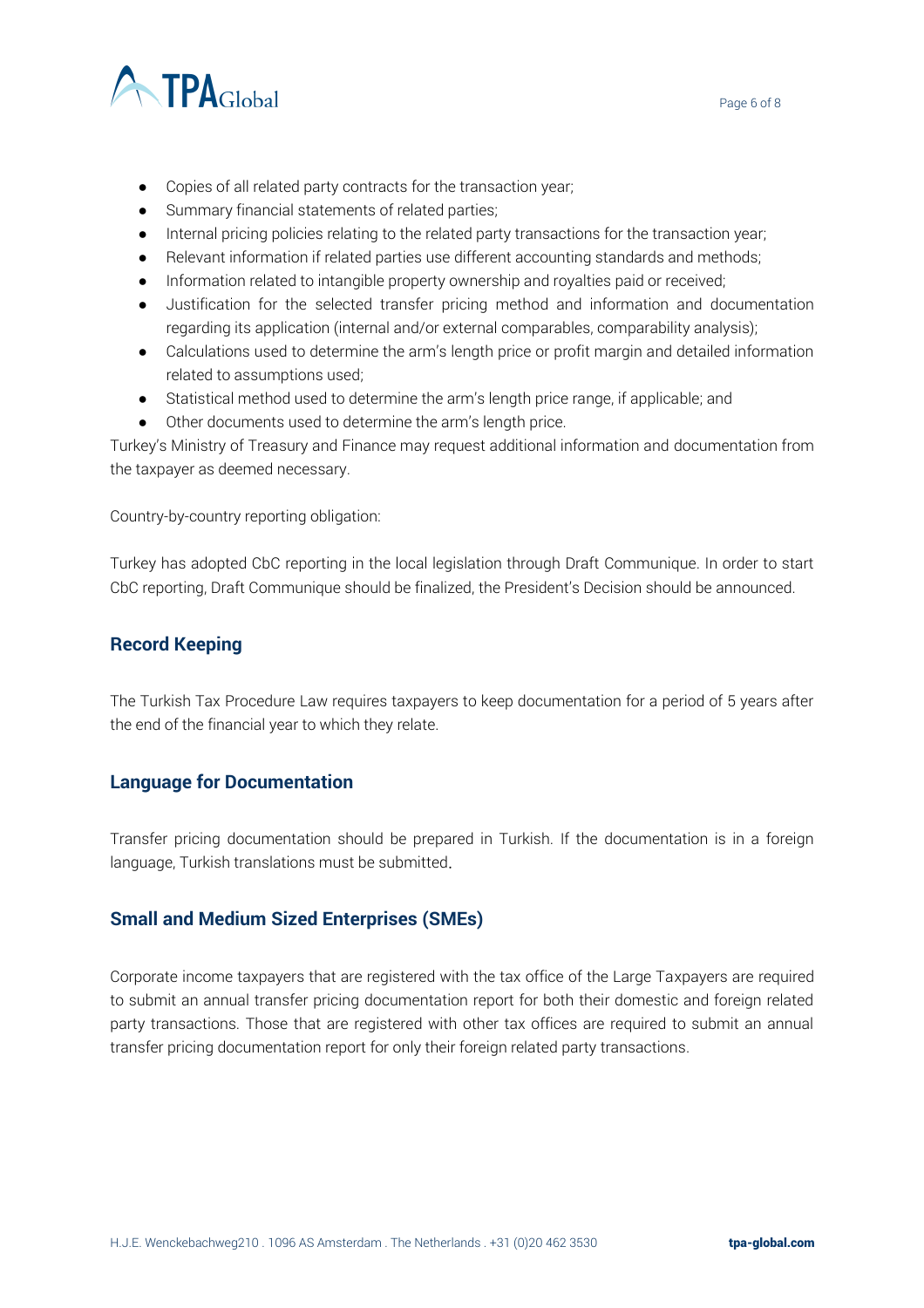

#### **Deadline to Prepare Documentation**

Transfer pricing documentation must be prepared and available when the corporate income tax return is submitted following the end of the fiscal year. The TP Report of the previous year must also be ready until the corporate tax return is filed (i.e. 25 April of the following year) by those who have to prepare a TP report compulsorily. Those taxpayers who are (i) registered at Large Taxpayers Tax Office; (ii) who have related parties abroad; and (iii) who have related parties at the free trade zones in Turkey must prepare the annual TP Report compulsorily.

Every taxpayer has to fill the Annex II of the annual income return, if there are any related party transactions.

#### **Deadline to Prepare Documentation**

The submission of the transfer pricing documentation is due within 15 days upon request.

# Statute Of Limitations

The statute of limitation for taxpayers is 5 years.

## Transfer Pricing Methods

The five OECD transfer pricing methods, i.e. the comparable uncontrolled price (CUP) method, resale price method, the cost plus method, the transactional net margin method and the profit split method are accepted, with a preference for the CUP method to be applied where possible. Other methods are also accepted provided the taxpayer can prove that the method is in accordance with the arm's length principle.

## Comparables

Turkish Tax Authority is in favor of internal(self) comparable or Turkish (third party) comparable. Provided that tax payers explain in their Report that these types of comparable do not exist or not accessible, foreign data bases can also be used as long as the economic conditions and sector dynamic are comparable.